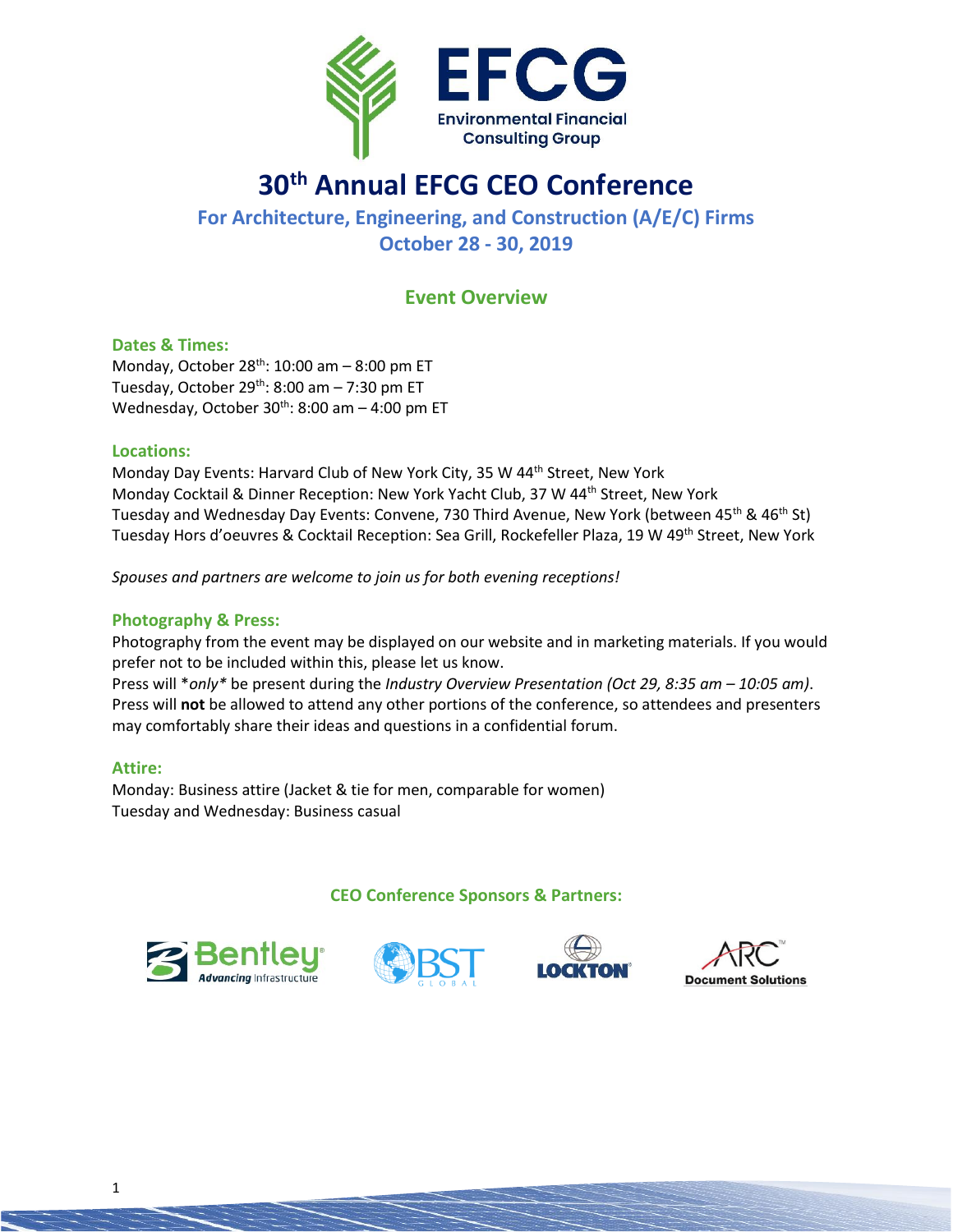|                                                                                            | Monday, October 28, 2019                                                                                                                                                                                                                                                                                                                                                                                                                                                                        |                                                                                                                               |  |
|--------------------------------------------------------------------------------------------|-------------------------------------------------------------------------------------------------------------------------------------------------------------------------------------------------------------------------------------------------------------------------------------------------------------------------------------------------------------------------------------------------------------------------------------------------------------------------------------------------|-------------------------------------------------------------------------------------------------------------------------------|--|
|                                                                                            | (Location: All Day Events at Harvard Club of New York City, 35 W 44 <sup>th</sup> Street, New York)                                                                                                                                                                                                                                                                                                                                                                                             |                                                                                                                               |  |
| Welcoming Address to the 30 <sup>th</sup> Annual CEO Conference<br>$10:00$ am $- 10:05$ am |                                                                                                                                                                                                                                                                                                                                                                                                                                                                                                 |                                                                                                                               |  |
|                                                                                            | Presenters: Joan Zofnass, Dir. of Conferences, EFCG and Dimitri Milionis, Vice President, EFCG                                                                                                                                                                                                                                                                                                                                                                                                  |                                                                                                                               |  |
| 10:05 am $-$ 11:30 am                                                                      | <b>International Forum</b><br>These panel discussions will cover topics most relevant to today's international A/E/C Industry,<br>including the impact of the increasingly global nature of this industry, how policy impacts<br>business across geographies, and how seeing your firm as a "global" versus "international" firm<br>changes its overall strategy, business partnerships, and even ethical standards.                                                                            |                                                                                                                               |  |
|                                                                                            | Moderators: Andreas Georgoulias, Director of International, EFCG and Julie Hasiba, Managing<br>Partner, EFCG                                                                                                                                                                                                                                                                                                                                                                                    |                                                                                                                               |  |
|                                                                                            | <b>Panelists:</b><br>Brice Bouffard, Director, Fugro<br>Jesper Dalsgaard, MD, Env. & Health, Ramboll<br>Gregory Dungan, Managing Partner, HHCP<br>Nicholas Jachiet, CEO, EGIS                                                                                                                                                                                                                                                                                                                   | Wayne Peel, CEO, Engenium<br>David Stanton, Pres, Util. & Fed., Suez<br>Pierre Verzat, CEO, Systra                            |  |
| 11:35 am $-$ 12:35 pm                                                                      | Lunch                                                                                                                                                                                                                                                                                                                                                                                                                                                                                           |                                                                                                                               |  |
| 12:40 pm $-$ 2:20 pm                                                                       | <b>Sponsor Workshops</b>                                                                                                                                                                                                                                                                                                                                                                                                                                                                        |                                                                                                                               |  |
|                                                                                            | 12:40 pm - 1:10 pm: American Reprographics Corporation: The Paperless Office Myth<br>1:15 pm - 1:45 pm: BST Global: Going Digital: 4 Trends and Strategies for the A&E Industry<br>1:50 pm - 2:20 pm: Bentley Systems: Are Digital Twins the Strategic Pivot for Your Business?                                                                                                                                                                                                                 |                                                                                                                               |  |
| $2:20$ pm $- 2:30$ pm                                                                      | <b>Break</b>                                                                                                                                                                                                                                                                                                                                                                                                                                                                                    |                                                                                                                               |  |
| $2:30$ pm $-3:50$ pm                                                                       | <b>The Talent Dilemma</b><br>This presentation and roundtable discussion will explore the different stages of the "talent<br>lifecycle" from talent acquisition to alumni relations, tackling challenges firms face throughout<br>the cycle. We will also bring in insights from EFCG's CHRO Conference to express some of the<br>common themes and perspectives shared by CHROs in the industry.<br>Moderator: Julie Hasiba, Managing Partner, EFCG and Kelly Reed, Managing Director, Lockton |                                                                                                                               |  |
|                                                                                            |                                                                                                                                                                                                                                                                                                                                                                                                                                                                                                 |                                                                                                                               |  |
|                                                                                            | <b>Panelists:</b><br>Leo Argiris, COO, Americas, Arup<br>Michael Carragher, CEO, VHB<br>Brian Coltharp, CEO, Freese & Nichols                                                                                                                                                                                                                                                                                                                                                                   | Vicky Keramida, CEO & Founder, Keramida<br>Lisa Larabee, CEO, Harris & Associates<br>Steve Whitehead, Pres, Vanir Const. Mgmt |  |
| 3:50 pm $-5:00$ pm                                                                         | Diversity & Inclusion: What Can Break Our Bias?<br>Keynote Speaker: Dr. David Rock, Director, NeuroLeadership Institute & Best-Selling Author<br>Better understand and explore what it means to accept, label, and mitigate against bias.<br>Through the lens of neuroscience, this keynote session will outline why and how<br>breaking bias matters.                                                                                                                                          |                                                                                                                               |  |
| 5:15 pm $-8:00$ pm                                                                         | Cocktail & Dinner Reception at the New York Yacht Club (37 W 44 <sup>th</sup> Street, New York)                                                                                                                                                                                                                                                                                                                                                                                                 |                                                                                                                               |  |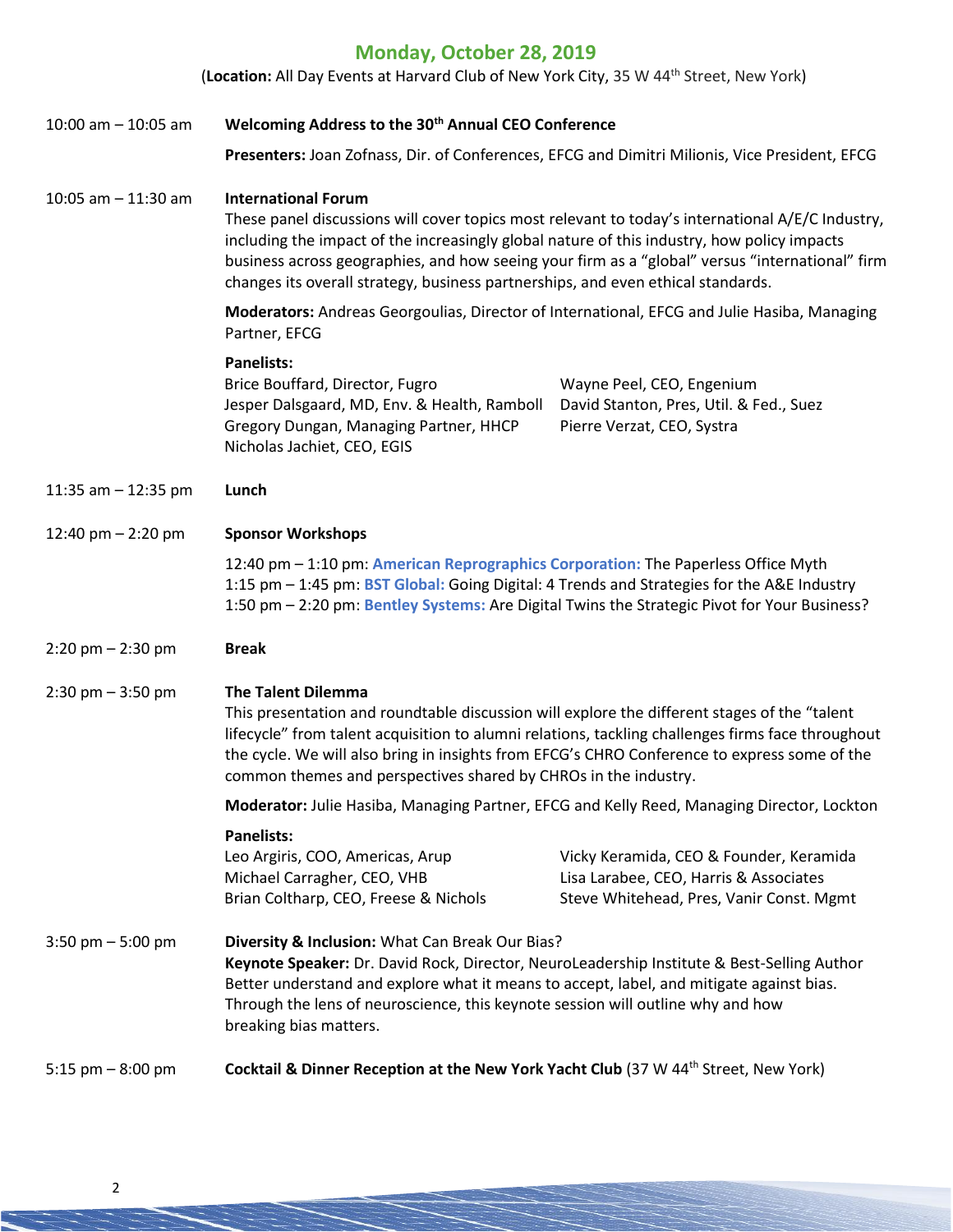# **Tuesday, October 29, 2019**

(**Location:** All Day Events at Convene, 730 Third Avenue between 45th & 46th Streets, New York)

| $8:00$ am $-8:30$ am  | <b>Continuing the Conversation over Breakfast</b><br>Enjoy catching up with colleagues on topics discussed during yesterday's sessions                                                                            |                                                                                      |  |
|-----------------------|-------------------------------------------------------------------------------------------------------------------------------------------------------------------------------------------------------------------|--------------------------------------------------------------------------------------|--|
| $8:30$ am $-8:35$ am  | Welcoming Address to the 30 <sup>th</sup> Annual CEO Conference                                                                                                                                                   |                                                                                      |  |
|                       |                                                                                                                                                                                                                   | Presenters: Paul Zofnass, Chairman, EFCG and Rebecca Zofnass, Managing Partner, EFCG |  |
| $8:35$ am $-10:05$ am | <b>Industry Overview &amp; Survey Results</b><br>This overview will share the results of the 2019 CEO Survey and what they reveal about A/E/C<br>industry performance metrics.                                    |                                                                                      |  |
|                       | Presenter: Rebecca Zofnass, Managing Partner, EFCG                                                                                                                                                                |                                                                                      |  |
| 10:05 am $-$ 10:20 am | <b>Break</b>                                                                                                                                                                                                      |                                                                                      |  |
| 10:20 am - 11:40 pm   | CEO Challenges & Responses: How CEOs Survived Make-or-Break Moments<br>Panelists will discuss some of the key challenges they've faced in their CEO role, how they<br>overcame them, and biggest lessons learned. |                                                                                      |  |
|                       | Sponsor: BST Global                                                                                                                                                                                               |                                                                                      |  |
|                       | Moderator: Jessica Barclay, Managing Partner, EFCG                                                                                                                                                                |                                                                                      |  |
|                       | <b>Panelists:</b><br>Dan Batrack, CEO, Tetra Tech<br>Keryn James, CEO, ERM<br>Hisham Mahmoud, CEO, Golder                                                                                                         | Tom O'Grady, President, HNTB<br>George Pierson, Fmr CEO/Exec. CHM, Kleinfelder       |  |
| 11:40 am $-$ 12:00 pm | <b>EFCG 2019 CEO of the Year Award Presentation</b>                                                                                                                                                               |                                                                                      |  |
|                       | Presenter: Jessica Barclay, Managing Partner, EFCG                                                                                                                                                                |                                                                                      |  |
| 12:00 pm $-$ 1:00 pm  | Lunch                                                                                                                                                                                                             |                                                                                      |  |

*The agenda for Tuesday afternoon and Wednesday continues on the next page*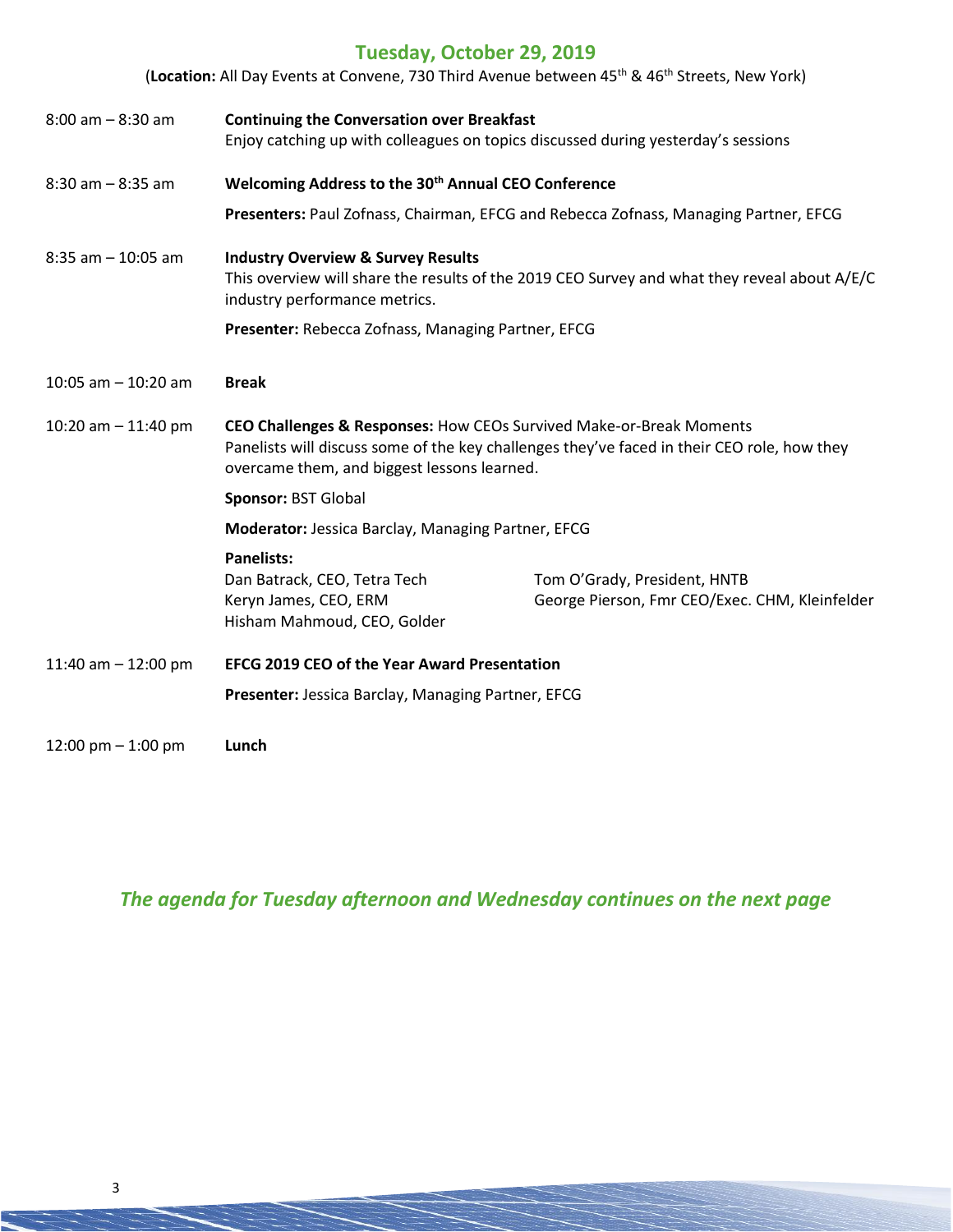# **Tuesday, October 29, 2019 (Continued)**

(Location: All Day Events at Convene, 730 Third Avenue between 45<sup>th</sup> & 46<sup>th</sup> Streets, New York)

### 1:15 pm – 2:25 pm **Breakout Sessions**

**Breakout Session A: Negotiations:** The 9 Field-Tested, No-Fail Strategies to Help You Succeed

**Keynote Speaker:** Isaac Betancourt, Success Coach, Black Swan Group

**Breakout Session B: Operating in China:** Success as a Business or Partner in China

**Keynote Speakers:** Ma Lie, Managing Partner, Greenment Environment and Chris Hazen, Director, Greenment, Inc.

#### **Panelists:**

Kevin McMahon, Senior Advisor, EFCG Gregs Thomopulos, Senior Advisor, EFCG

**Breakout Session C: The Great Debate:** Should A/E/C Firms Become Technology Firms

**Moderator:** Marcus Quigley, Technology Practice Lead, EFCG

#### **Panelists:**

Noah Eckhouse, SVP, Bentley Systems Donna Huey, Dir., Technology, ATKINS Bret Moffett, CEO, POWER Engineers

Jeff Peacock, CEO, Parametrix Bob Uhler, Senior Advisor, EFCG

#### **Breakout Session D: Succession Planning:** Getting the Transition Right

**Moderator:** Julie Hasiba, Managing Partner, EFCG

#### **Panelists:**

Raj Arora, CEO, Jensen Hughes Angela DePaoli, Pres. & Founder, Bargas Env. Lamar Hamilton, Author & Advisor Perry Hand, Chairman, Volkert Matt Ryan, CEO, S&ME

### 2:25 pm – 2:40 pm **Break**

### 2:40 pm – 4:10 pm **M&A and Valuations**

This panel will explore key trends and multiples in M&A and address some of the most pressing questions and concerns from the audience.

**Moderator:** Chip Elitzer, Director of M&A, EFCG

#### **Panelists:**

| John Dionisio, Vice Chairman, GIS | Terry Neimeyer, Chairman, KCI             |
|-----------------------------------|-------------------------------------------|
| Alex Hockman, Pres., Infra., NV5  | Jim Stamatis, CEO, Louis Berger a WSP Co. |
| Eric Keen, CEO, HDR               | Chris Vincze, Chairman & CEO, TRC         |
| Bjorn Morisbak, SVP, Stantec      |                                           |
|                                   |                                           |

# 4:10 pm – 5:00 pm **Motivating Your Leadership Team**

**Keynote Speaker:** Amy Edmondson, Novartis Professor of Leadership and Management and Author, Harvard Business School

5:30 pm – 7:30 pm **Hors d'oeuvres & Cocktail Reception at Sea Grill, Rockefeller Plaza** (19 W 49th St, New York)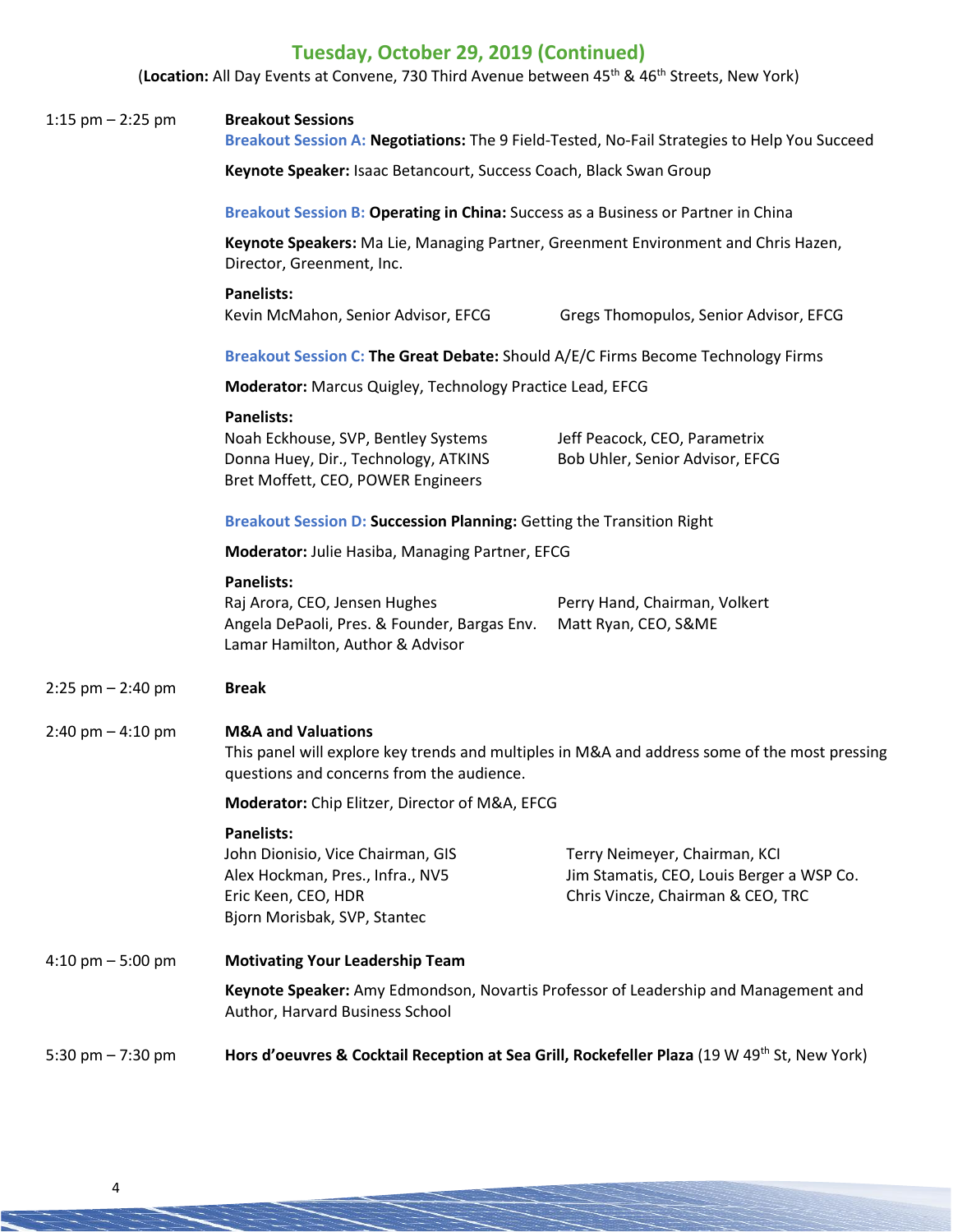# **Wednesday, October 30, 2019**

(Location: All Day Events at Convene, 730 Third Avenue between 45<sup>th</sup> & 46<sup>th</sup> Streets, New York)

- 8:00 am 8:30 am **Continuing the Conversation over Breakfast** Enjoy catching up with colleagues on topics discussed during sessions over the last two days
- 8:30 am 8:35 am **Welcome Back!**

**Presenter:** Jessica Barclay, Managing Partner, EFCG

8:35 am – 9:45 am **Lessons Learned from the CEO and CHRO Perspective**

**Keynote Speakers:** Steve Demetriou and Shelie Gustafson, CEO and CHRO, Jacobs

9:45 am – 10:45 am **Roundtable Problem-Solving Discussions:** Solving for the Complex Issues Leaders Face During these roundtable discussions, attendees will work through some of the most difficult issues leaders are confronted with and brainstorm solutions.

**Sponsor:** American Reprographics Corporation

**Moderator:** Daniel Sosnay, M&A Senior Associate, EFCG

- 10:45 am 11:00 am **Break**
- 11:00 am 12:00 pm **Preparing for a Recession:** Learning from Historic Trends and Preparing for the Next Downturn During this panel, EFCG will present its analysis on historic trends in the A/E/C industry and how to best prepare for what lies ahead. We will then hear from firms that were successful through past recessions to see how they put theory into practice.

**Presenter:** Andreas Georgoulias, Director of International, EFCG

**Panelists:**  Raj Arora, CEO, Jensen Hughes Gary Dejidas, CEO, GAI

12:00 pm – 1:00 pm **Lunch** 

### 1:15 pm – 2:45 pm **Sustainability Forum**

With ever-growing internal and external pressures for a more sustainable approach to A/E/C work, this panel will address those pressures and how they impact your firm.

Chris Leichtweis, CEO, North Wind Gerry Salontai, Senior Advisor, EFCG

**Presenters:** Spiro Pollalis, Director, Zofnass Program at Harvard

### **Panelists:**

| Rick Cotton, Exec. Dir., Port Authority of NY/NJ    | Tim Wall, CEO, CDM Smith                   |
|-----------------------------------------------------|--------------------------------------------|
| Anthony Kane, CEO, Institute for Sust. Infra. (ISI) | Bret Moffett, CEO, Power Engineers         |
| Mike Johnson, SVP, Infra., Kiewit                   | Lytle Trout, Pres., East US Grp., Wood E&I |
| Ryan Prime, Dir, Environmental, Skanska             | Maria Lehman, VP, NY Infra, Parsons Corp.  |
|                                                     |                                            |

# 2:45 pm – 2:50 pm **Closing Remarks**

**Presenter:** Julie Hasiba, Managing Partner, EFCG

- 2:50 pm 3:00 pm **Break**
- 3:00 pm 4:00 pm **Optional Afternoon Workshops**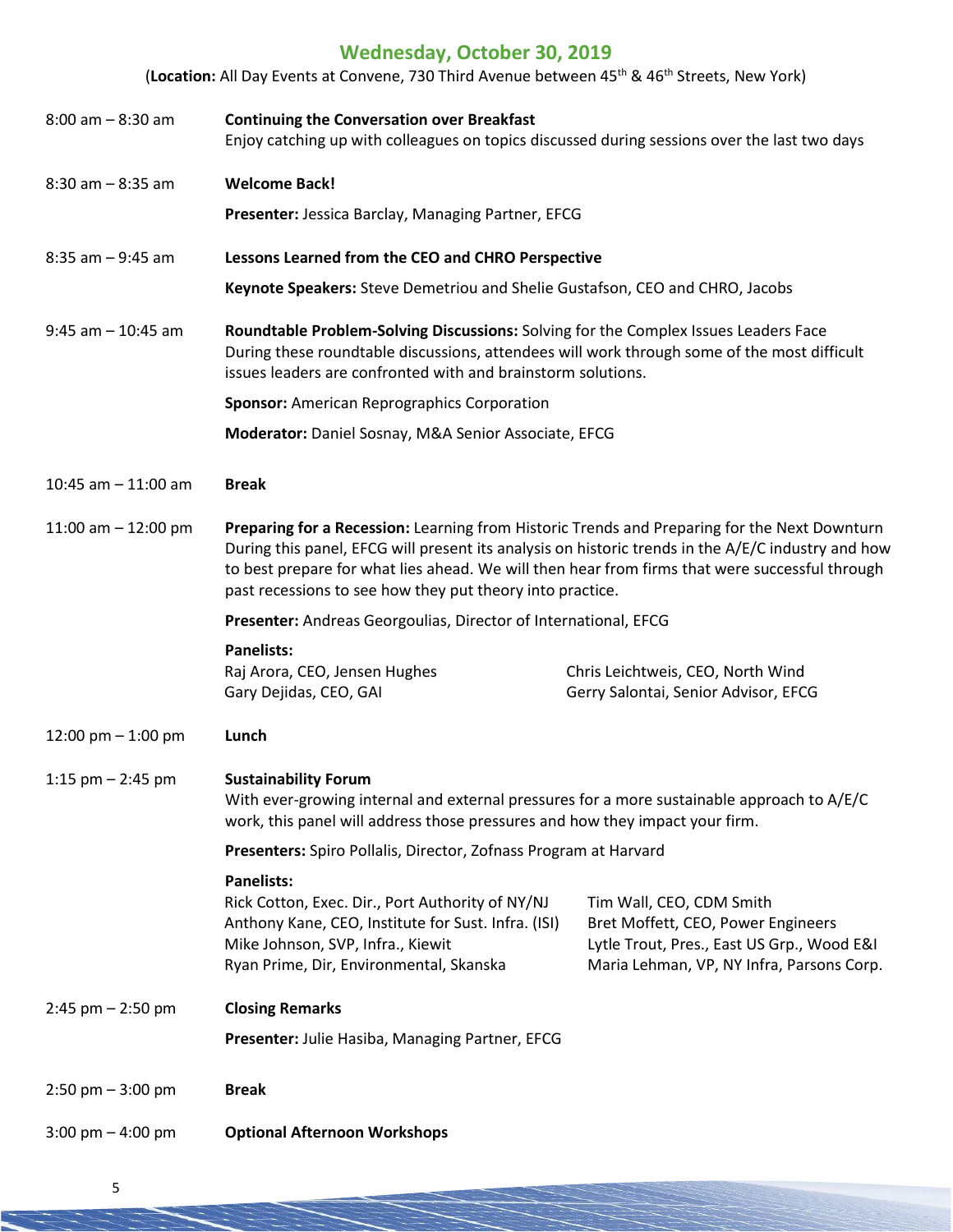# **Sponsor Workshop Descriptions – Monday, October 28, 2019**

#### **Sponsor Workshop: American Reprographics Corporation**

# **Part II – The Paperless Office Myth "The Case Studies and Results"**

To follow up on last year's Paperless Office Myth introduction, ARC will present the results from two Top 25 ENR firms. These companies have chosen to implement a modern print and document management system to lower costs and increase efficiency across their organizations. ARC will show real world, actual steps taken and their P&L impact as well as the IT operations. We'll explore the steps taken to implement these strategies and how quickly the results materialized.

**Presenter:** Ted Buscaglia, American Reprographics Corporation

# **Sponsor Workshop: BST Global**

# **Going Digital: 4 Trends and Strategies for the A&E Industry**

Not sure how to adopt a digital first business strategy? Join BST Global's Sponsor Workshop where Executive Vice President, Javier Baldor breaks down four strategies your A/E/C firm can implement to embrace the digital movement.

**Presenters:** Neil Holmes, Director, Global Sales & Jennifer Sorensen, Regional Director, N.A., BST

# **Sponsor Workshop: Bentley Systems**

# **Are Digital Twins the Strategic Pivot for Your Business?**

From drafting to CAD to BIM and now digital twins, technology has changed the A/E/C industry in the past 40 years. Has your business model changed with it? Or is technology just a line item in an IT budget which is a cost of doing business? What if you could turn that spend into a strategic investment?

Bentley executives will share key trends observed in our industry and provide examples of A/E/C firms who have gone digital. In doing this, they have diversified their revenues, changed the tenor of the relationship with clients and found new ways to evolve from a T&M business.

**Presenter:** Noah Eckhouse, SVP, Project Delivery, Bentley Systems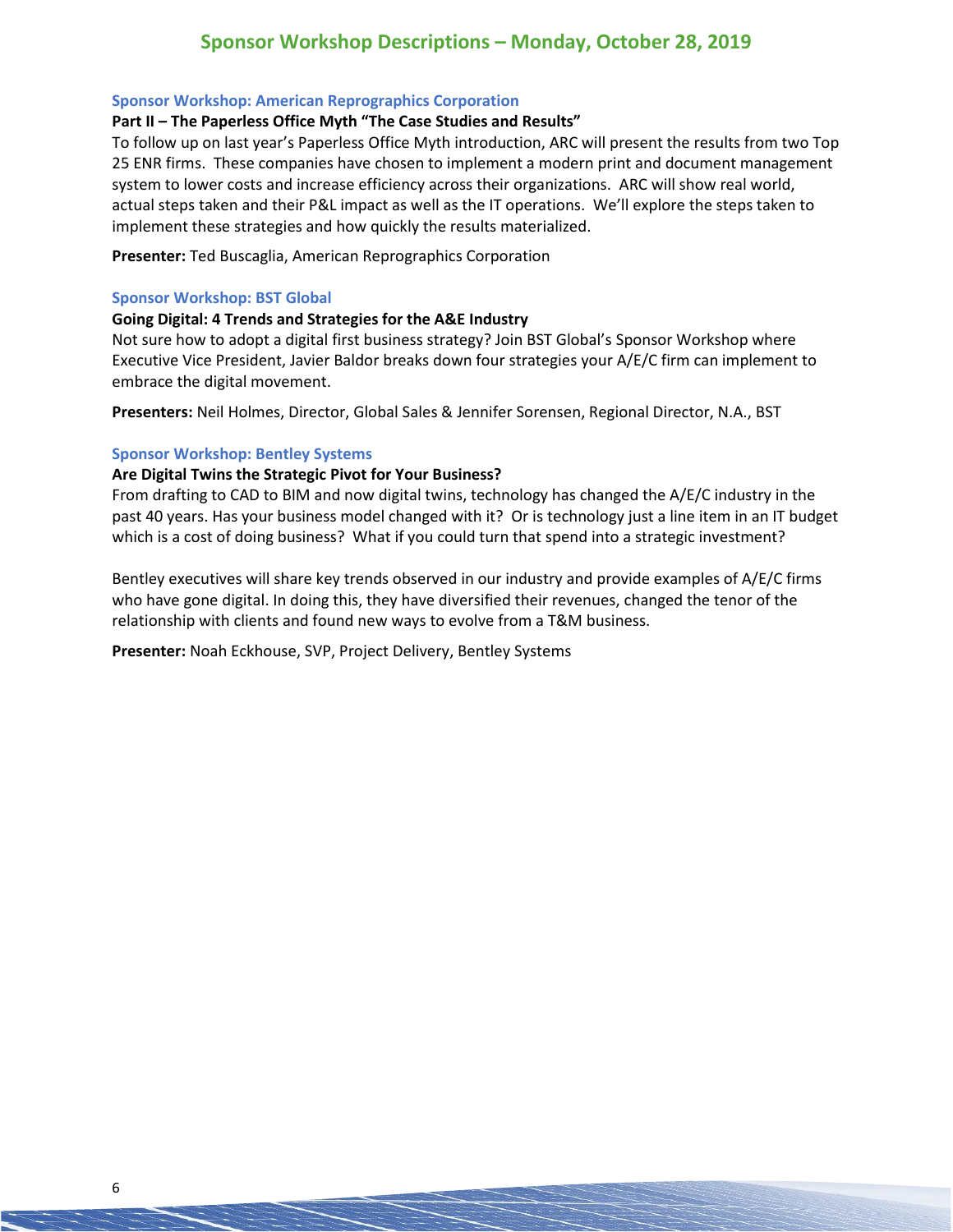# **Breakout Session Descriptions – Tuesday, October 29, 2019**

### **Breakout Session A**

**Negotiations:** The Nine Field-Tested, No-Fail Strategies to Help You Succeed This breakout session will feature Isaac Betancourt's unique look at 9 specific strategies for a successful negotiation based on Chris Voss's book *Never Split the Difference.*

**Keynote Speaker:** Isaac Betancourt, Success Coach, Black Swan Group

### **Breakout Session B**

**Operating in China:** Success as a Business or Partner in China

China is a large, complex market and Chinese A/E/C firms have now begun to invest in the US. What are the ingredients of a successful China business and how do they differ from other successful global businesses? What do Chinese firms want from global partnerships? During this session, China's top partner-owned environmental consulting firm will explore these questions and share the experiences of other firms that have operated in China over the last 20 years.

**Keynote Speakers:** Ma Lie, Managing Partner, Greenment Environment and Chris Hazen, Director, Greenment, Inc.

### **Respondent:**

Kevin McMahon, Senior Advisor, EFCG Gregs Thomopulos, Senior Advisor, EFCG

# **Breakout Session C**

**The Great Debate:** Should A/E/C Firms Become Technology Firms

This breakout session will address the epic debate of whether A/E/C firms should strive to be technology firms. Panelists will come ready to defend their point of view and audience members are encouraged to share their perspective. This session will explore the disruptive technologies impacting the industry today and how to use them to your firm's advantage. EFCG will also present a new technology framework to drive food for thought.

**Moderator:** Marcus Quigley, Technology Practice Lead, EFCG

### **Panelists:**

Noah Eckhouse, SVP, Bentley Systems Donna Huey, Dir., Technology, ATKINS Bret Moffett, CEO, POWER Engineers

Jeff Peacock, CEO, Parametrix Bob Uhler, Senior Advisor, EFCG

### **Breakout Session D**

**Succession Planning:** Getting the Transition Right This breakout session will dive into how and when firms identify, assess, and prepare candidates for leadership roles, keeping the different ownership models in mind.

**Moderator:** Julie Hasiba, Managing Partner, EFCG

### **Panelists:**

Raj Arora, CEO, Jensen Hughes Angela DePaoli, Pres. & Founder, Bargas Env. Lamar Hamilton, Author & Advisor Perry Hand, Chairman, Volkert Matt Ryan, CEO, S&ME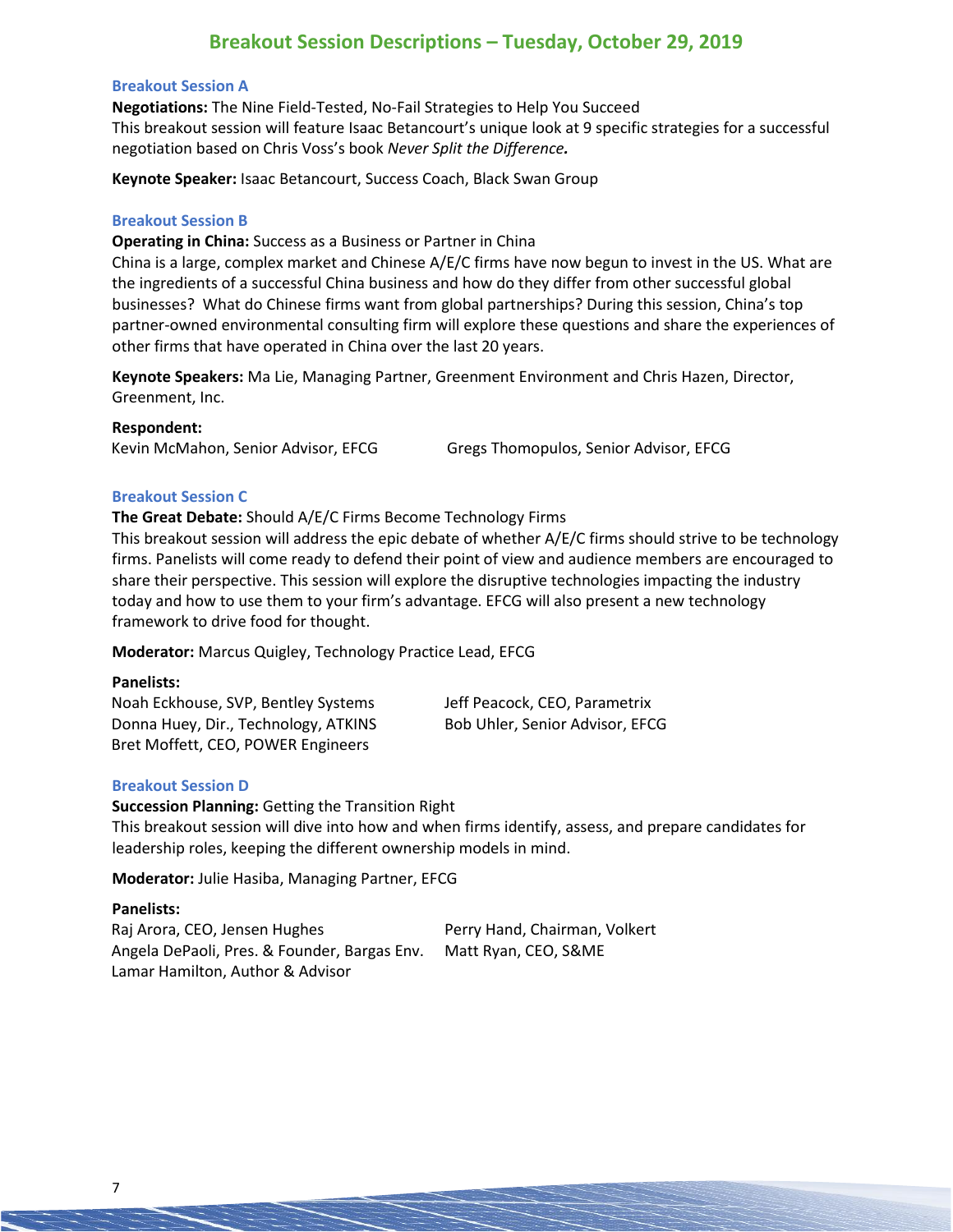# **Optional Afternoon Workshop Descriptions – Wednesday, October 30, 2019**

# **Optional Afternoon Workshop A**

### **Continuing the Conversation on Sustainability**

This workshop will be an opportunity to dive deeper into critical sustainability topics.

**Presenter:** Andreas Georgoulias, Director of International, EFCG

# **Optional Afternoon Workshop B**

#### **Change Management and Leadership Excellence**

Realistically, what are the leadership cards that, as CEO, you have in the deck, which pathways should you select, why and when? This highly-participative leadership excellence session will examine the driving forces of change, the alternative behaviors, options and consequences. Leave with a broadened perspective!

**Presenter:** Ted Lower, Senior Advisor, EFCG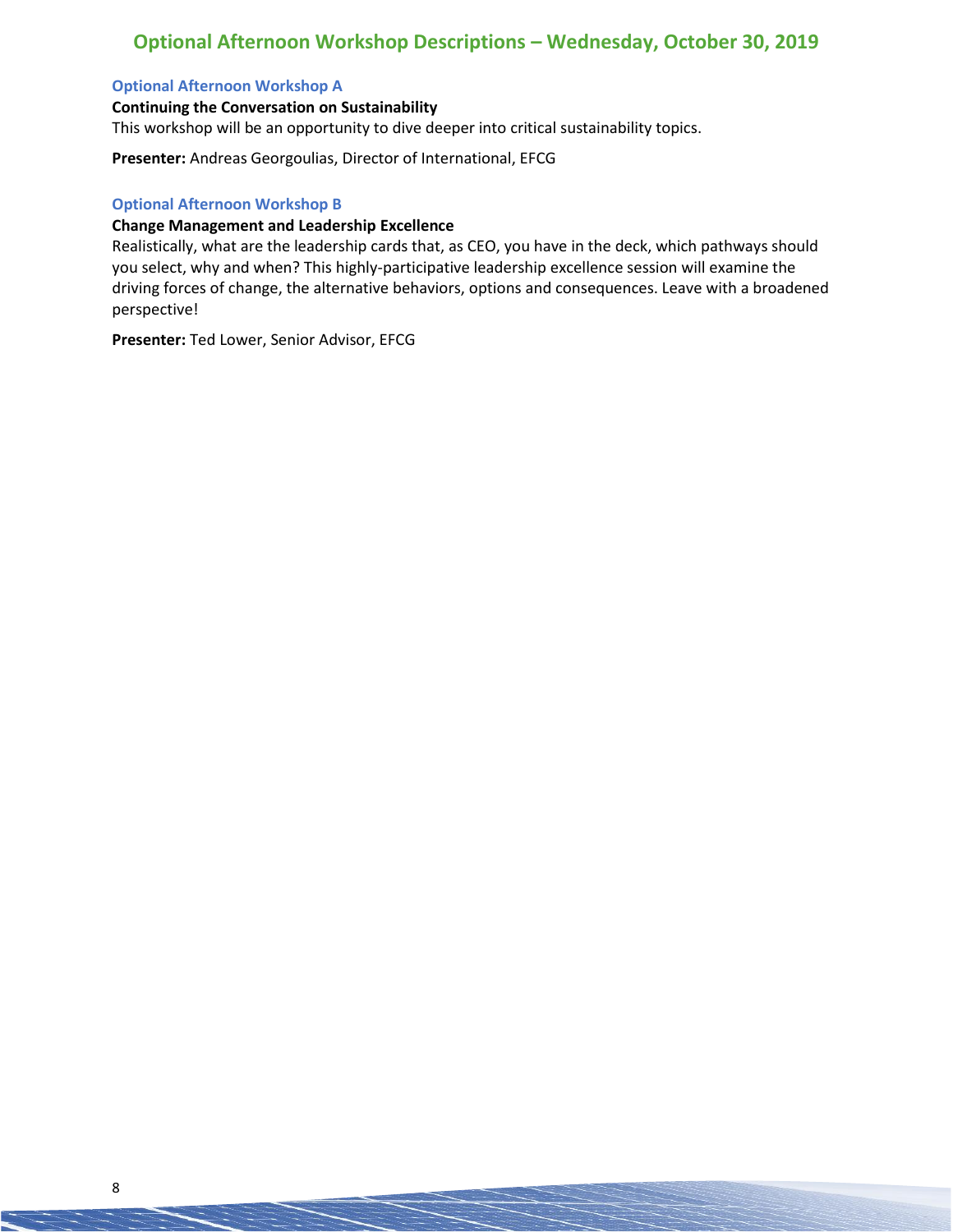# **Keynote Speaker Biographies – Monday, October 28, 2019**



**Dr. David Rock** coined the term 'Neuroleadership' and is the Director of the NeuroLeadership Institute, a global initiative bringing neuroscientists and leadership experts together to build a new science for leadership development. With operations in 24 countries, the Institute also helps large organizations operationalize brain research to develop better leaders and managers.

David co-edits the NeuroLeadership Journal and heads up an annual global summit. He has authored many of the central academic papers that have defined the NeuroLeadership field, and presents this research at prestigious leadership conferences around the world each year. In 2015, he presented at the White House as part of a thought leader series hosted by the Office of Personnel Management.

David is the author of the business best seller *Your Brain at Work* (Harper Business, 2009), as well as *Quiet Leadership* (Harper Collins, 2006), and the textbook *Coaching with the Brain in Mind* (Wiley & Sons, 2009). He blogs for the Harvard Business Review, Fortune Magazine, Psychology Today, and the Huffington Post. He is quoted widely in the media about leadership, organizational effectiveness, and the brain.

Academically, David is on the faculty and advisory board of CIMBA, an international business school based in Europe, and is a guest lecturer at many universities including Oxford University's Said Business School. He is on the board of the Blue School, an initiative in New York City, building a new approach to education. He received his professional doctorate in the Neuroscience of Leadership from Middlesex University in 2010.

# **Keynote Speaker Biographies – Tuesday, October 29, 2019**



**Isaac Betancourt** is an 82nd Airborne Division Gulf war veteran and retired Arlington County Police Officer, where he served as a hostage negotiator for over 20 years. Isaac assisted the FBI in training new negotiators in Quantico where he would play the role of the hostage taker to analyze trainees' responses to crisis. Isaac also assisted DEA by working undercover, was an instructor at the Northern Virginia Police Academy and coached a little league team of underprivileged youth, while in

the community policing section.

Isaac was one of the first responders to assist during the attack at the Pentagon during 9-11. Among many other achievements, Isaac was the first to develop a class at the Police Academy, aimed at First Responders on how to negotiate during difficult situations.

Isaac grew up in Puerto Rico and he's fluent in Spanish. He loves sailing, motorcycling and enjoys playing the trumpet with local bands.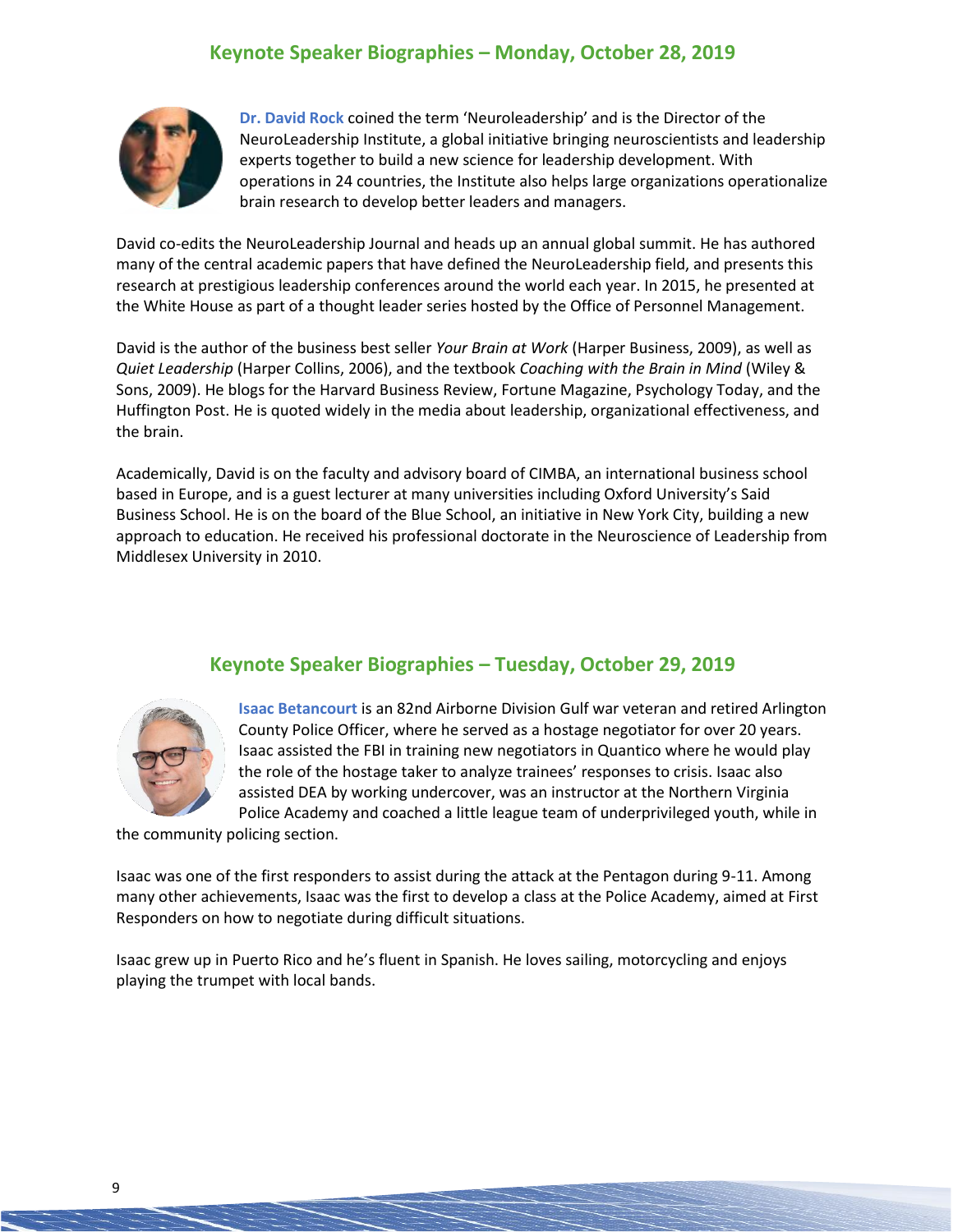# **Keynote Speaker Biographies – Tuesday, October 29, 2019**



**Ma Lie** is the Managing Partner for Greenment Environment in Shanghai, China; has twenty years practical experience in the environmental technology and services business, with extensive experience in the development, direction and management of large scale and multi-site environmental liability audits. This includes large environmental due diligence audits and follow-up programs for mergers and acquisitions. Mr. Ma also has wide-ranging experience in environmental impact

assessment in the mining, oil and gas and chemicals industry and the implementation of integrated EHS management systems in companies with high EHS risks. Mr. Ma has been directly involved in over two hundred environmental auditing and consulting projects for multinational companies and governments, including Ford, GM, GE, 3M, Intel, Dell, IBM, Vishay, Ingersoll Rand, BP, BASF, Solutia, Johnson & Johnson, Unilever, Corning, TRW, ITT, Pfizer, JP Morgan, Saint Gobain, Syngenta, the Client, Alcan, CNOOC, CVRD, BHP Billiton, L'Oreal, Tyco, Rhodia, Valeo, Umicore, Conoco Phillips, Shanghai Chemical Industry Park, Shanghai Waigaoqiao Free Trade zone, etc.



**Christopher Hazen** is the Director of Greenment, Inc., the US business unit of Greenment Environment. Mr. Hazen has been growing global businesses since 1996, when he established the Shanghai office of international consulting firm ERM. Mr. Hazen led consulting projects worldwide for WSP and ERM for 16 years, from 1996 to 2012, completing projects for dozens of Fortune 500 manufacturers and brands in over 50 countries. During this period, Chris also originated or led direct investment

and acquisitions in the US, China, and Australia, started up new offices in the US, China, Taiwan and Hong Kong, and drove business results from global strategic partnerships. From 2012 to 2017, Mr. Hazen worked for ORIX Corporation, a Tokyo-based non-bank financial services group, leading their worldwide investment in the contract energy services industry.



**Amy C. Edmondson** is the Novartis Professor of Leadership and Management at the Harvard Business School, a chair established to support the study of human interactions that lead to the creation of successful enterprises that contribute to the betterment of society.

Edmondson has been recognized by the biannual *Thinkers50* global ranking of management thinkers in 2011, 2013, 2015 and 2017 and was honored with the Talent Award in 2017. She studies teaming, psychological safety, and leadership, and her articles have been published in numerous academic and management outlets, including *Administrative Science Quarterly*, *Academy of Management Journal*, *Harvard Business Review* and *California Management Review*. Her books – *Teaming: How organizations learn, innovate and compete in the knowledge economy (*Jossey-Bass, 2012), *Teaming to Innovate* (Jossey-Bass, 2013) and *Extreme Teaming* (Emerald, 2017) – explore teamwork in dynamic organizational environments. In *Building the future: Big teaming for audacious innovation* (Berrett-Koehler, 2016), she examines the challenges and opportunities of teaming across industries to build smart cities. Her new book, *The Fearless Organization: Creating Psychological Safety in the Workplace for Learning, Innovation and Growth* (Wiley, 2018), offers a practical guide for organizations who are serious about success in the modern economy.

Before her academic career, she was Director of Research at Pecos River Learning Centers, where she worked on transformational change in large companies. In the early 1980s, she worked as Chief Engineer for architect/inventor Buckminster Fuller, and her book *A Fuller Explanation: The Synergetic Geometry of R. Buckminster Fuller* (Birkauser Boston, 1987) clarifies Fuller's mathematical contributions for a non-technical audience. Edmondson received her PhD in Organizational Behavior, AM in psychology, and AB in engineering and design from Harvard University.